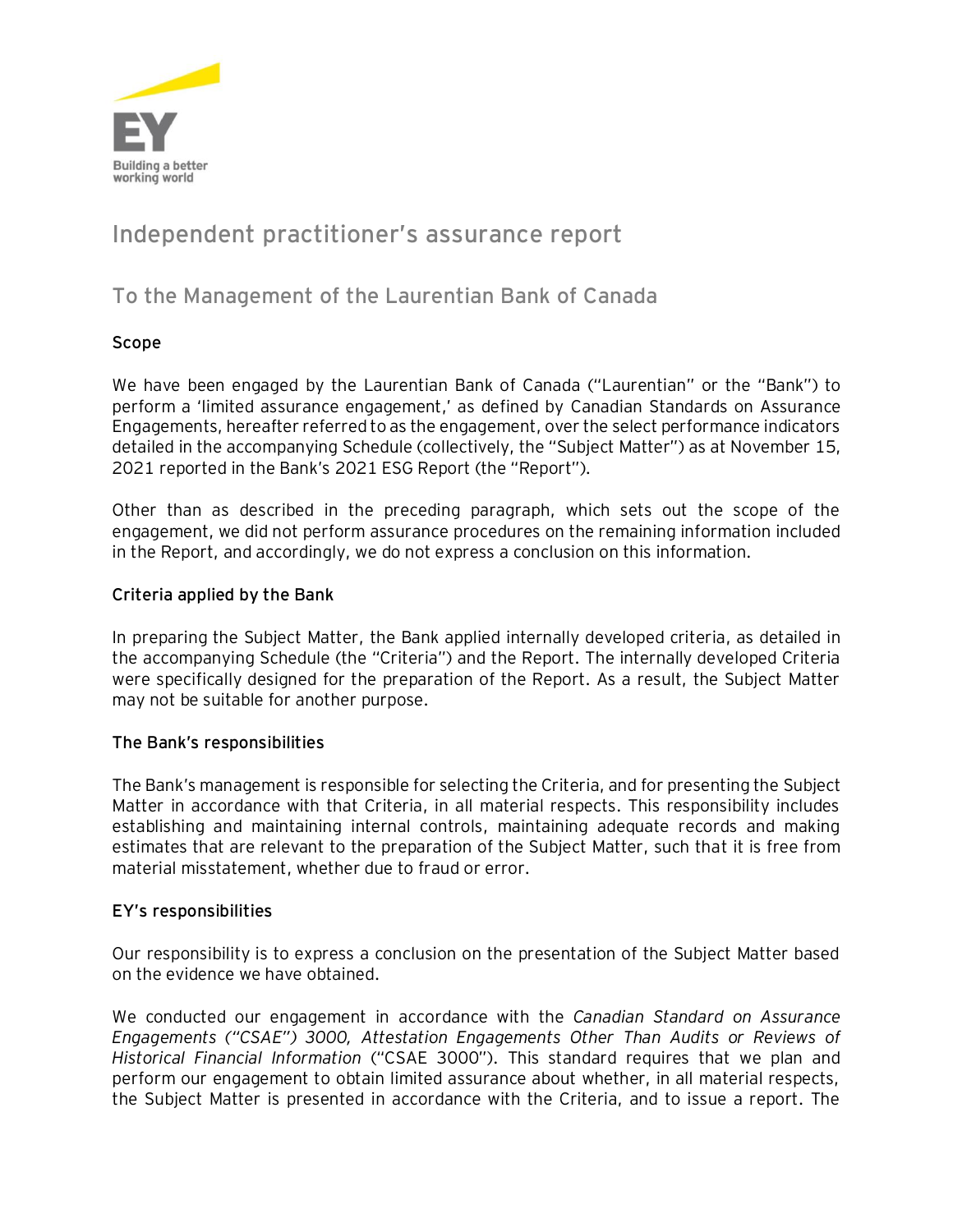

nature, timing, and extent of the procedures selected depend on our judgment, including an assessment of the risk of material misstatement, whether due to fraud or error.

We believe that the evidence obtained is sufficient and appropriate to provide a basis for our limited assurance conclusions.

#### **Our independence and quality control**

We have complied with the relevant rules of professional conduct / code of ethics applicable to the practice of public accounting and related to assurance engagements, issued by various professional accounting bodies, which are founded on fundamental principles of integrity, objectivity, professional competence and due care, confidentiality and professional behaviour.

EY also applies *Canadian Standard on Quality Control 1, Quality Control for Firms that Perform Audits and Reviews of Financial Statements, and Other Assurance Engagements*, and accordingly maintains a comprehensive system of quality control including documented policies and procedures regarding compliance with ethical requirements, professional standards and applicable legal and regulatory requirements.

#### **Description of procedures performed**

Procedures performed in a limited assurance engagement vary in nature and timing from, and are less in extent, than for a reasonable assurance engagement. Consequently, the level of assurance obtained in a limited assurance engagement is substantially lower than the assurance that would have been obtained had a reasonable assurance engagement been performed. Our procedures were designed to obtain a limited level of assurance on which to base our conclusion and do not provide all the evidence that would be required to provide a reasonable level of assurance.

Although we considered the effectiveness of management's internal controls when determining the nature and extent of our procedures, our assurance engagement was not designed to provide assurance on internal controls. Our procedures did not include testing controls or performing procedures relating to checking aggregation or calculation of data within IT systems.

A limited assurance engagement consists of making inquiries, primarily of persons responsible for preparing the Subject Matter and related information, and applying analytical and other appropriate procedures.

Our procedures included:

- ► Conducting interviews with relevant personnel to obtain an understanding of the reporting processes and internal controls;
- ► Inquiries of relevant personnel who are responsible for the Subject Matter including, where relevant, observing and inspecting systems and processes for data aggregation and reporting in accordance with the Criteria;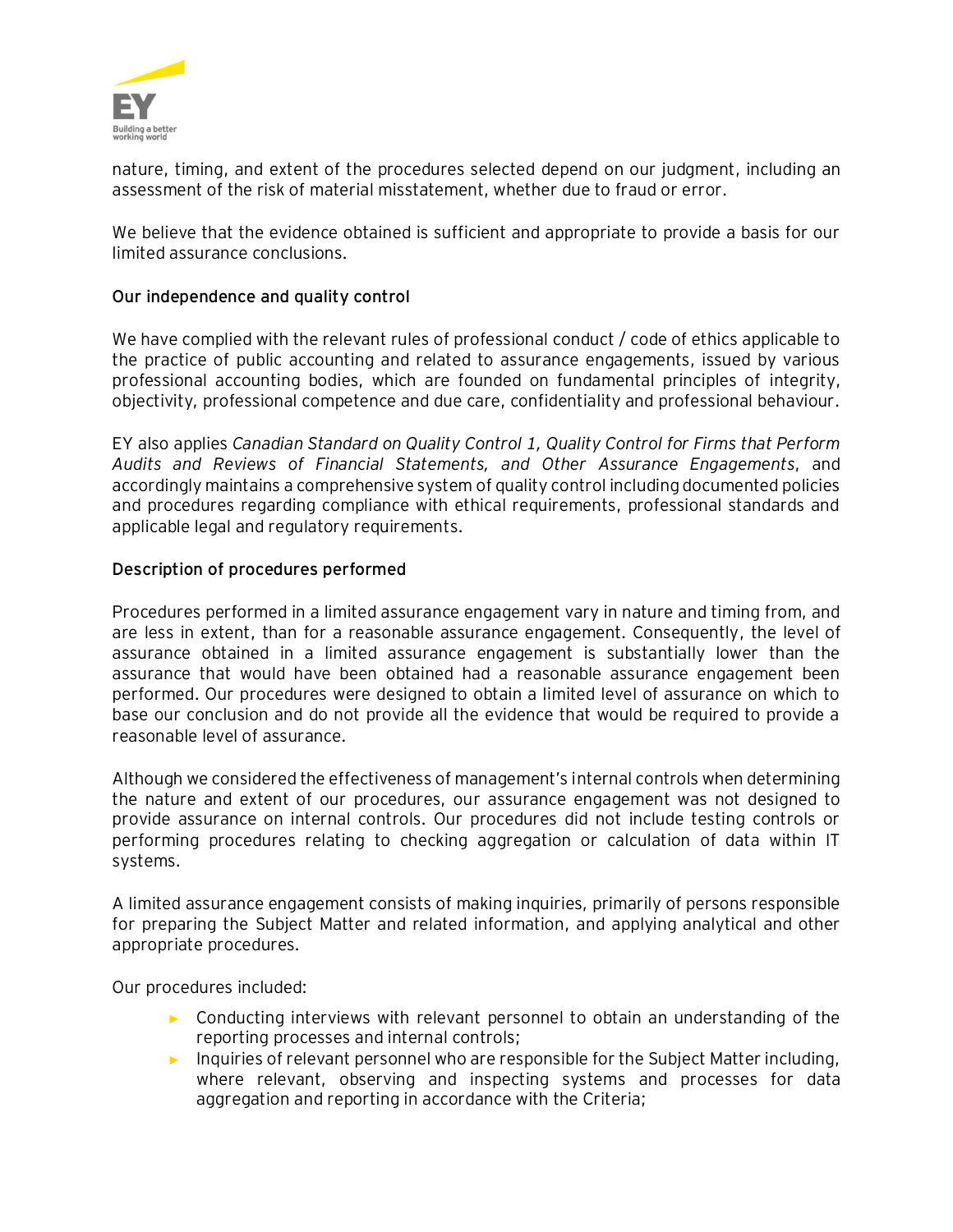

- ► Assessing the accuracy of data, through analytical procedures and limited reperformance of calculations, where applicable; and
- ► Reviewing presentation and disclosure of the Subject Matter in the Report.

We also performed such other procedures as we considered necessary in the circumstances.

#### **Inherent limitations**

Non-financial information, such as the Subject Matter, is subject to more inherent limitations than financial information, given the more qualitative characteristics of the Subject Matter and the methods used for determining such information. The absence of a significant body of established practice on which to draw allows for the selection of different but acceptable evaluation techniques which can result in materially different evaluation and can impact comparability between entities and over time.

#### **Conclusion**

Based on our procedures and the evidence obtained, nothing has come to our attention that causes us to believe that the Subject Matter as at November 15, 2021 are not prepared, in all material respects, in accordance with the Criteria.

Ernst "Young LLP"

February 28th<sup>th</sup>, 2022 Montreal, Canada

<sup>1</sup> FCPA auditor, FCA, public accountancy permit no. A114960